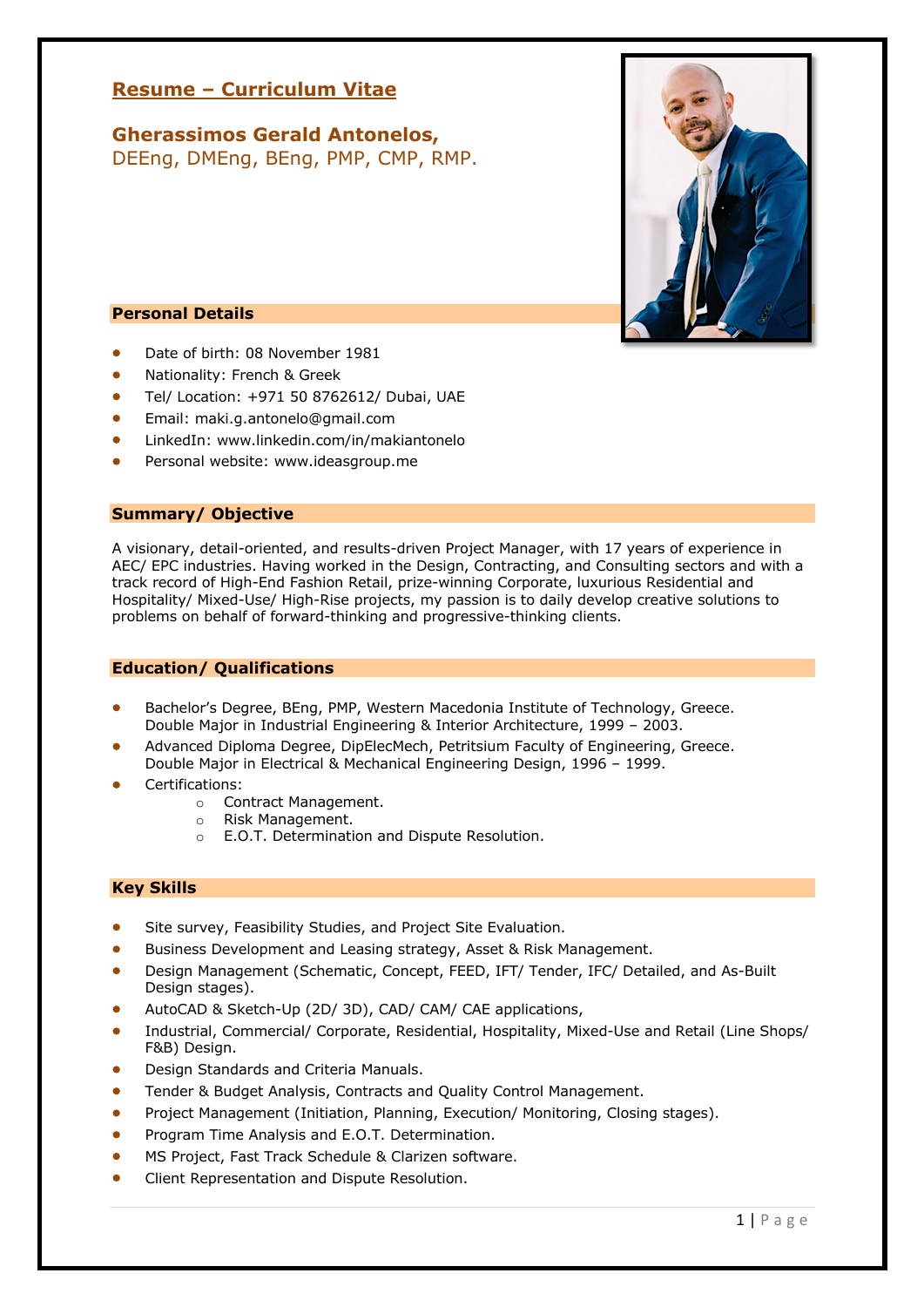## **Work Experience**

# **o I.D.E.A.S. Group | Design & Project Manager www.ideasgroup.me** *August 2016 – Present*

### *Responsibilities:*

I.D.E.A.S. Group is a company providing Solutions to Clients by Integrating the Design, Engineering, and Architectural disciplines. Effectively leading the Design and Projects Departments by guiding, advising, supervising, and monitoring all internal and external parties, in order to ensure the process by which all technical personnel and appointed Designers, Consultants, Sub-Consultants, Contractors, and Sub-Contractors, have adequate support by all relevant teams.

### *Achievements:*

- Managed an award-winning commercial project: Jet Smarter HQs in Dubai.
- Managed the Concept, Tender, and Construction Design for more than 20 residential projects throughout UAE.
- Performed Project Management for more than 30 retail, residential and commercial projects throughout UAE.
- Key reference project: Design and Project Management of AVIV Clinics project, 8,500 m2, a second of its kind globally, anti-aging clinic, a future landmark in Dubai. *Est. Completion: February 2021.*

### *Key Assignment:*

# **o WME Engineering| Design & Project Manager www.wmeglobal.com** *June 2018 – December 2018*

### *Responsibilities:*

Reported to Head of Projects/ COO. My responsibilities included managing specialists across all disciplines (Civil, Structural, Architectural, ID, MEP) and increasing shareholder value through creative Design Management, effective Project Management, and tactical P&L management.

### *Achievements:*

- Developed efficient KPI systems and set reporting tools that helped monitor each team's performance and provided them with the support needed to achieve their functional objectives and best results.
- Lead the multi-disciplinary Value Engineering exercise of Shams Marina project, whose total cost was reduced by ~26% (est. value USD200mil).
- Key reference project: Shams Marina, a High-rise, Mixed-use, 4 tower, 5-star development by ALDAR/ EMAAR for VIDA Hospitality, Abu Dhabi, 280 keys.

# **o Al SAQER Group | Design & Project Manager www.alsaqergroup.com** *September 2014 – August 2016*

#### *Responsibilities:*

A committed to excellence and dedicated to success leader of a team consisting of consultants, contractors, engineers, project managers, architects, and designers. I reported to group Chairman and provided consistent input in regards to strategic planning and vision in the design, real estate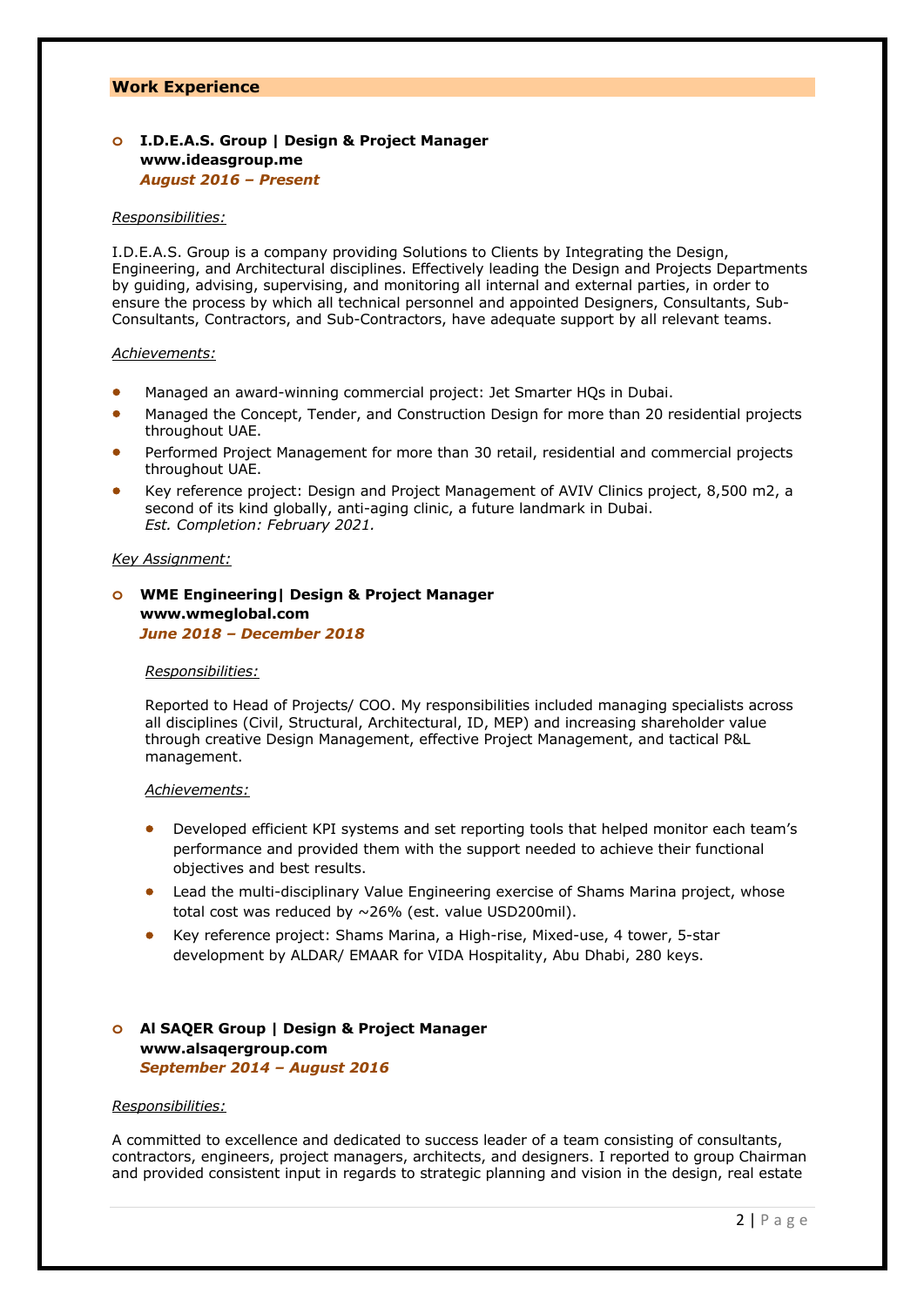development, budget analysis, acquisitions, and construction of mixed-use fit-out projects for Al SAQER Group retail portfolio throughout all project development in the MENA region.

### *Achievements:*

- Effectively administrated the project management staff in resolving all issues related to the design and technical issues affecting construction, resulting in the timely delivery of 38 F&B Retail and 3 major Industrial projects within the 2 years within the company, a portfolio of USD54.99mil.
- Key reference project: Al Bustan Complex, a Mid-rise, Mixed-use, 5 tower, 5-star development for Novotel Hospitality, Abu Dhabi, 450 keys.

# **o A.S.Z. Architects | Design Manager www.aszarchitetti.com** *July 2012 – August 2014*

### *Responsibilities:*

Reported to Group founder/ CEO. Acted independently in carrying out assigned projects in MENA region, which included design and project management, acting as liaison on behalf of the Client to all related teams. Reviewed construction bids, contracts, and shop drawings. Supervised onsite works, coordinated other architects', contractors', and landlords' work, chaired progress meetings, prepared reports, and was fully responsible for the performance of the staff reporting to me.

### *Achievements:*

- Efficiently monitored the development of cost estimates, bill of quantities, and time planning, resulting in a 24.7% deduction of time in delivering the projects.
- Coordinated all activities related to the engineering scope of work during tender preparations, and made recommendations, which resulted in the smooth and timely delivery of 27 High End Retail projects (Dior, Louis Vuitton, and Prada), a portfolio of circa USD30.87mil.
- Key reference project: La Galleria Mall, Abu Dhabi.

# **o MEDMAC Gen. Contracting | Project Manager www.midmac.net** *July 2009 – June 2012*

### *Responsibilities:*

Reported both to General Manager and Head of MENA projects. Scope of work included monitoring and controlling all internal and external stakeholders related to the design and construction process of all MEDMAC Group projects throughout UAE region. Also attended Architect of Record duties, ensuring that design approvals did not delay programmed milestones.

### *Achievements:*

- Supervised a portfolio of circa USD22.15mil. of Residential projects.
- Performed Manpower Resource Planning, Risk Assessment, Claims and Impact Analyses that lead to reducing yearly costs by 14% within the department.
- Key reference project: Arabian Nights Village, a Low-rise, Mixed-use development, 4-star Desert Resort, Abu Dhabi, 100 keys.